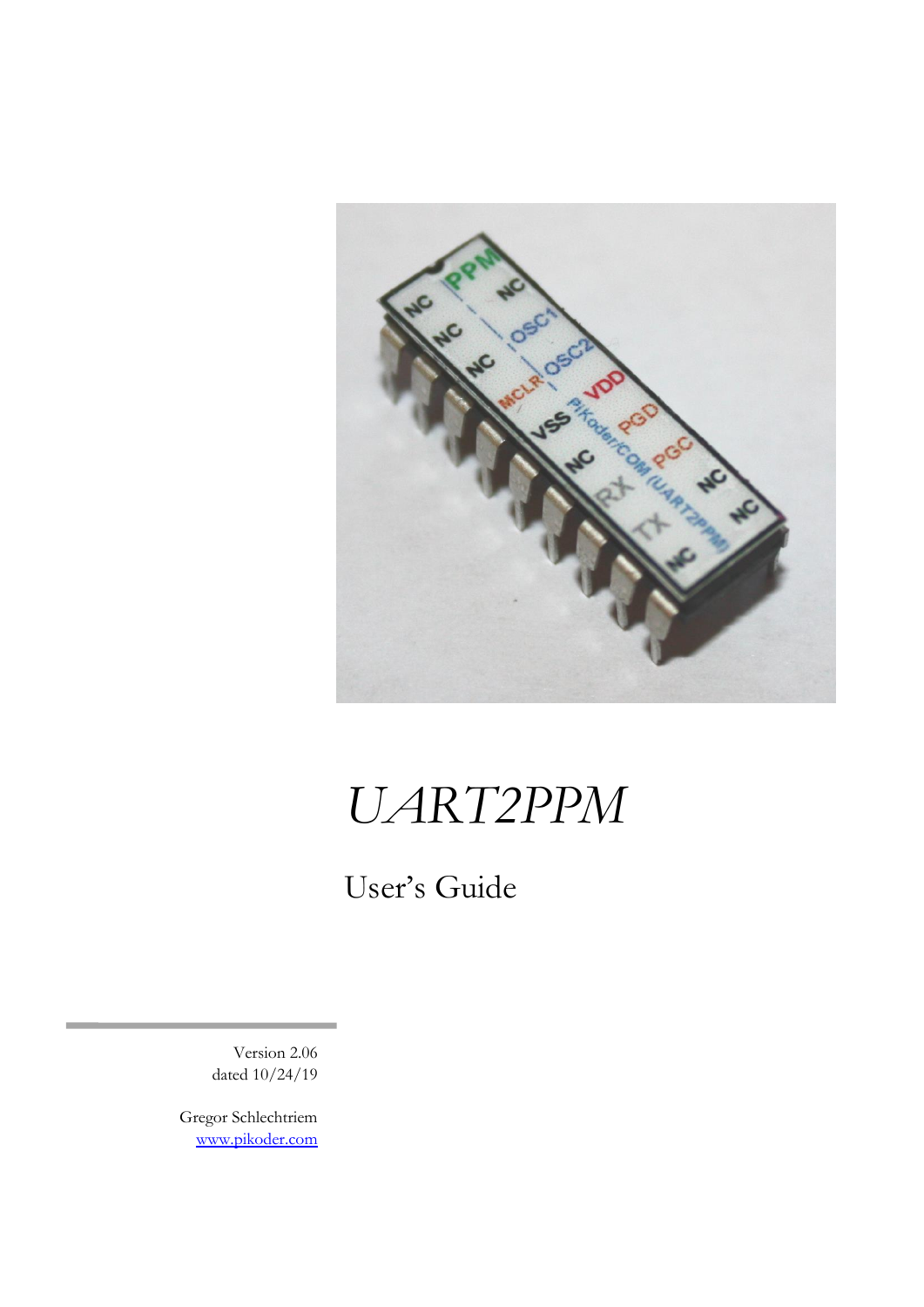### **Content**

| <b>Overview</b>                      |    |
|--------------------------------------|----|
| <b>PCC PiKoder Control Center</b>    | 5  |
|                                      |    |
|                                      |    |
|                                      |    |
|                                      |    |
| <b>Serial Interface</b>              | 9  |
|                                      |    |
|                                      |    |
| <b>Pin Description and Packaging</b> | 17 |
|                                      |    |
| <b>Standard application</b>          | 19 |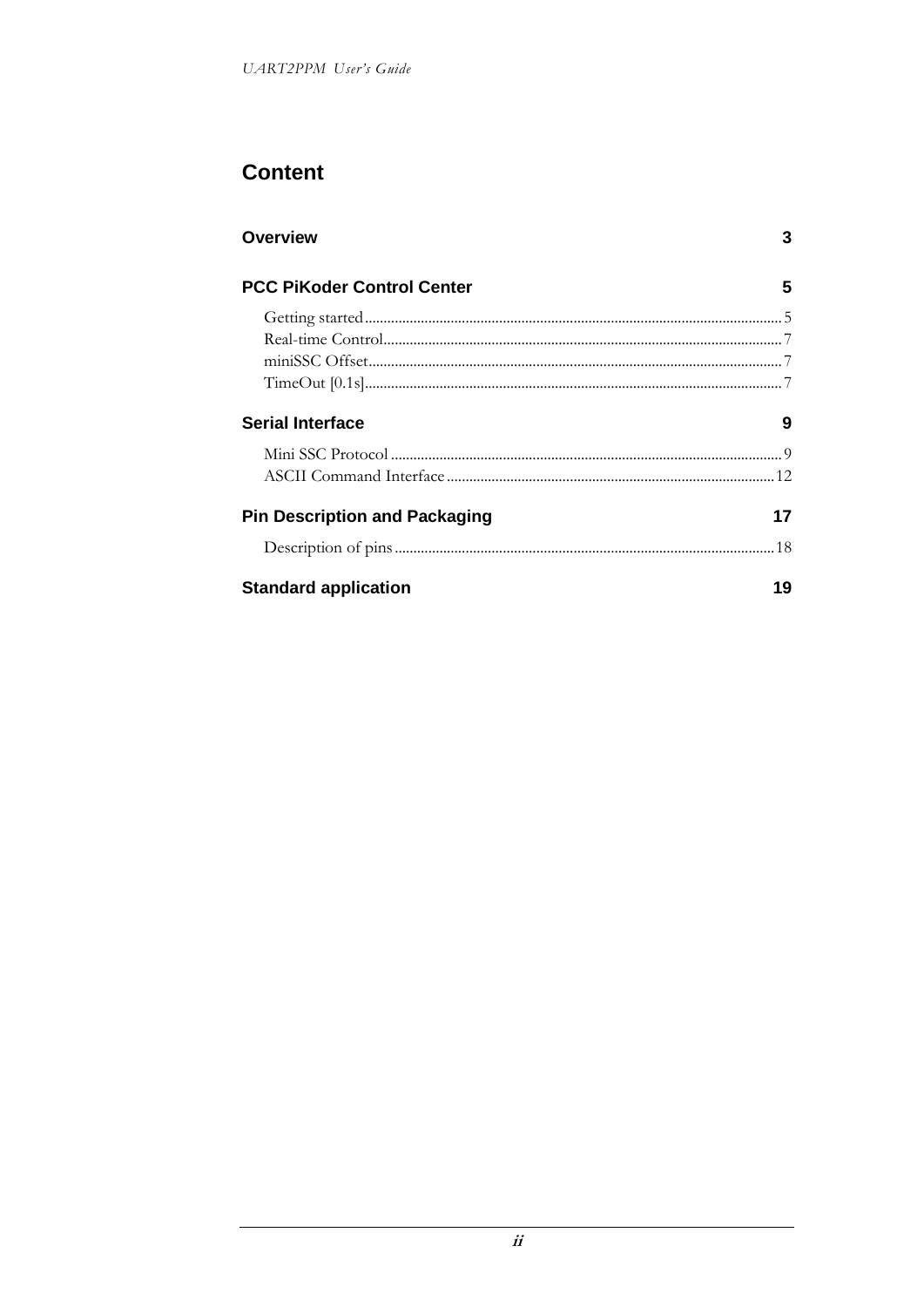### **1**

### *Overview*

The UART2PPM (aka PiKoder/COM) is a single chip converter for serial data (UART) to an eight channel PPM signal with a resolution of 1 µs. This User's Guide covers the features, the programming and the serial interface of the UART2PPM.

Just add an off-the-shelf "USB to UART converter" to connect your computer's USB port to the PiKoder/COM's input and the PPM stream generated can be used by many R/C transmitters for flying with computer joystick, mouse, etc. by simply connecting the PiKoder output to the trainer connector of the R/C transmitter.

Also a microcontroller such as e.g. your Arduino or Raspberry Pi could take over control: both controllers can connect directly to the PiKoder's UART. In addition, the controller's wide range of operating voltage from 3.3 to 5.0V allows you to use an existing power source in your application rather than adding hardware.

The UART2PPM supports two protocols:

- MiniSSC protocol representing a very common protocol for controlling SSCs and
- a two-way ASCII-Protocol designed to support controlling the UART2PPM with standard terminal programs such as (but not limited to) Tera Term and TTY

The UART2PPM would automatically detect the protocol used and no user interaction would be required.

A free graphical and intuitive configuration and control program, the "PCC (PiKoder Control Center)" is available for Windows 7, making it simple to test and program the controller through a USB-port.

The UART2PPM also has non-volatile (EEPROM) data storage for retaining application specific operating parameters such as startup position after powering up, neutral position and upper as well as lower limits for servo pulse width.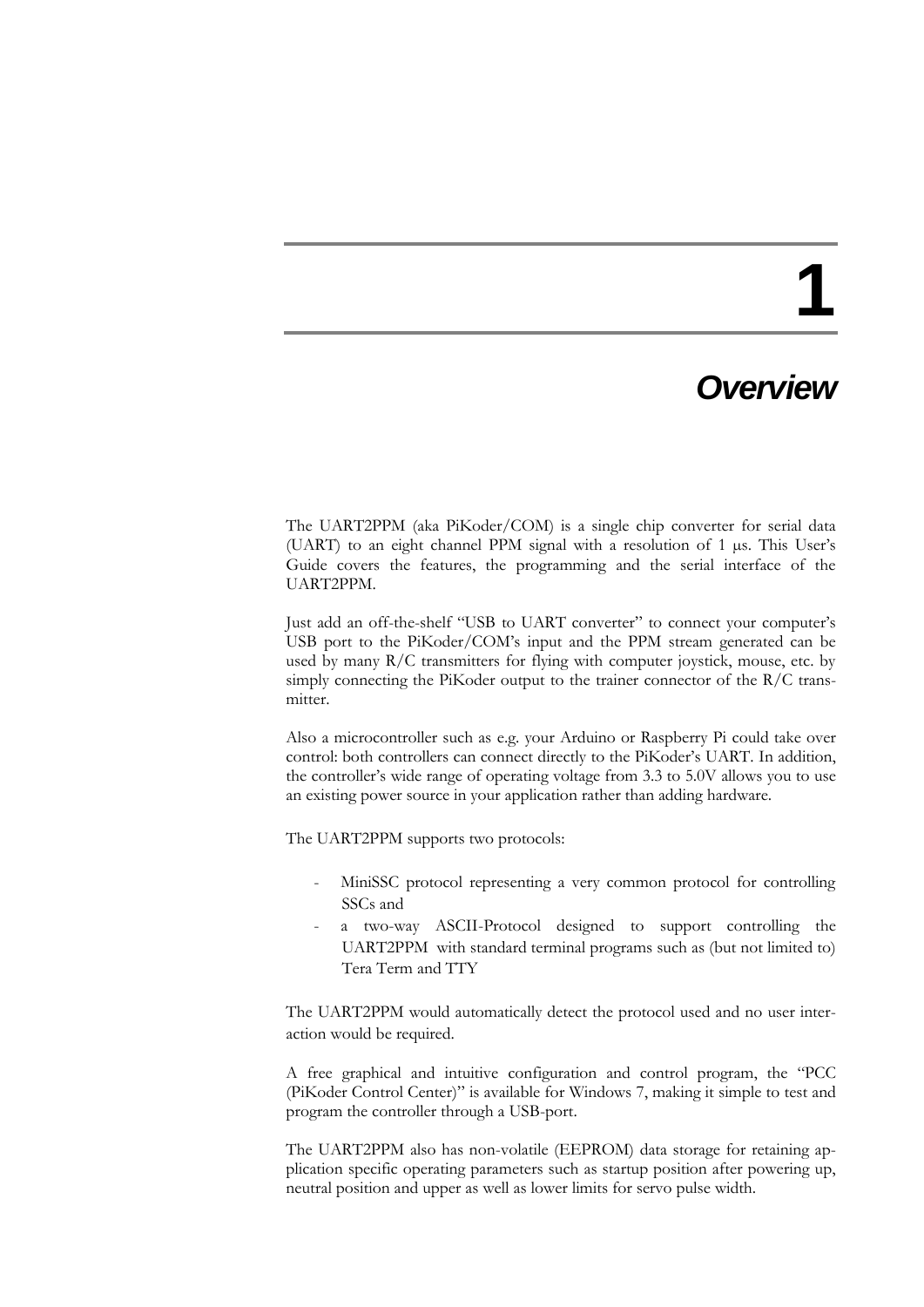This User's Guide is based on the most recent hard- and firmware available for the UART2PPM and the related PCC programming software. Please check for updated information and new software releases on [www.pikoder.com.](http://www.pikoder.com/)

Please share with me any comments, improvement ideas or errors you will find or encounter in working with your UART2PPM. I can be reached at [webmas](mailto:webmaster@pikoder.com) $t$ er@pikoder.com. Thank you very much!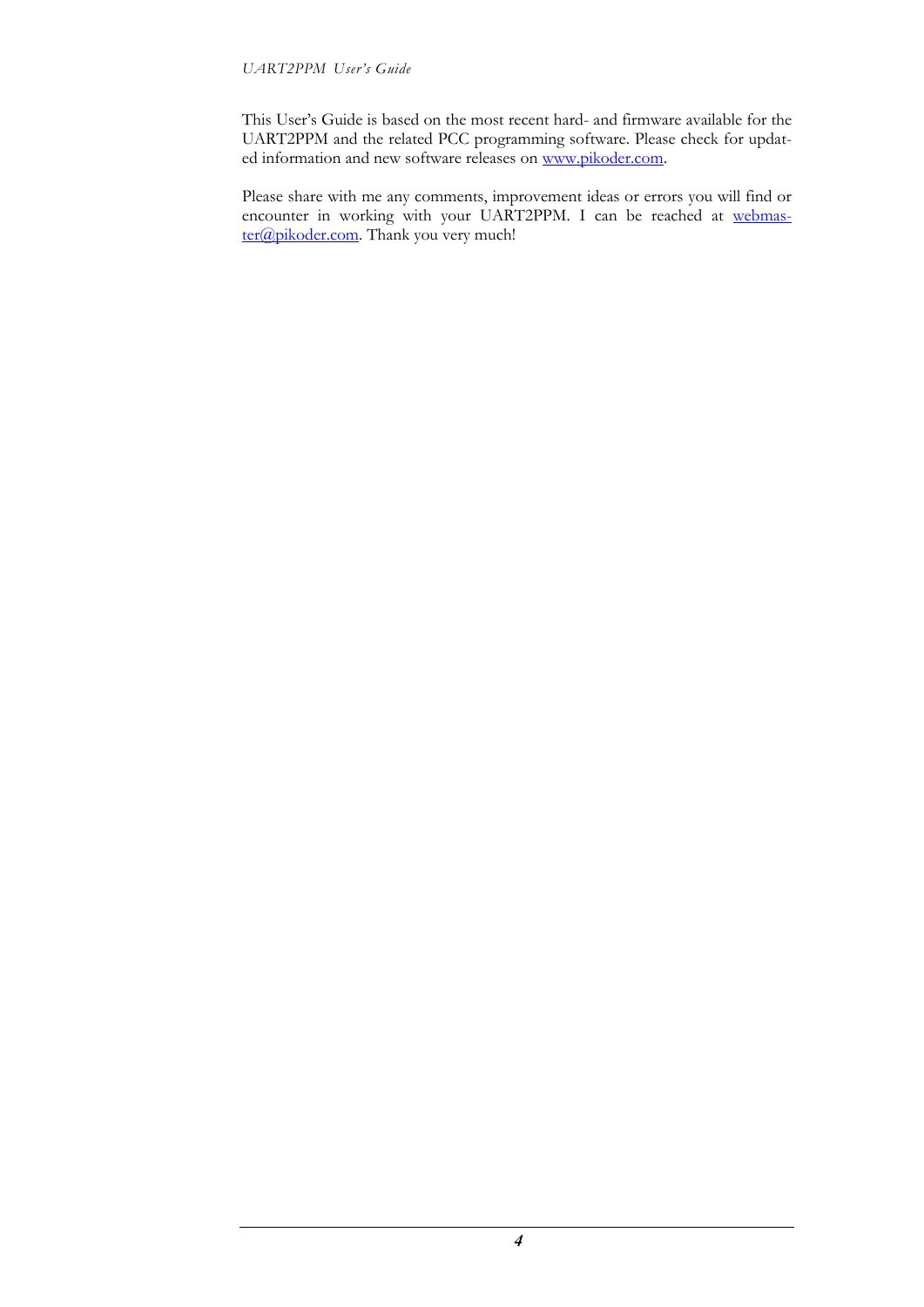### **2**

### *PCC PiKoder Control Center*

The UART2PPM's serial interface provides access to configuration options as well as support for real time control. The PCC PiKoder Control Center is a graphical tool that makes it easy for you to use this interface. For almost any project you will start by using the PCC PiKoder Contol Center to set up and test your PiKoder. This section explains the features of the PCC PiKoder Control Center.

#### **Getting started**

The hardware setup for the interface is simple and straight forward: You have to connect your UART2PPM with the USB port of your PC using a suitable USB converter and cable. This cable will provide also for the power supply of the UART2PPM.

It is highly recommended that you download the latest version of the PCC PiKoder Control Center to enjoy the complete feature set of your PiKoder. The PCC PiKoder Control Center software is Open Source and released under the Apache License version 2.0. The source code is available through github [\(https://github.com/Pikoder/PCC\\_PiKoder\\_Control\\_Center\)](https://github.com/Pikoder/PCC_PiKoder_Control_Center), the executable is available at [http://www.pikoder.com/PiKoder\\_PCC\\_EN.html.](http://www.pikoder.com/PiKoder_PCC_EN.html)

If you downloaded the executable then please unzip the downloaded file. The program does not require any installation. After starting it you will see the window as shown on the following page.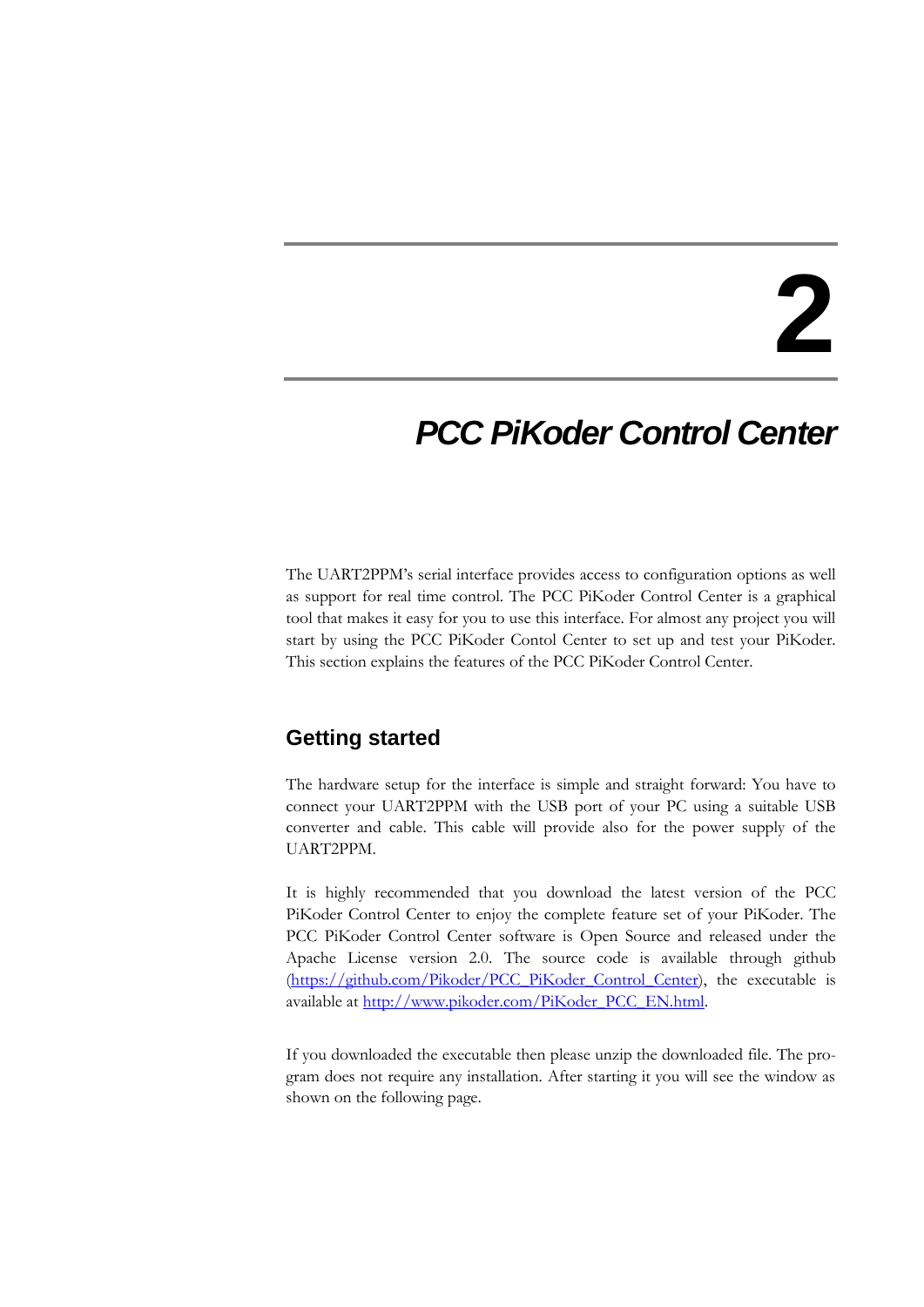| <b>Connection to PiKoder</b><br><b>COM</b><br>$COM10 \quad \hat{ }$ | Select COM port and<br>double click to connect | <b>Status</b>         |      |                      |      | $\bullet$ | <b>PiKoder Info</b><br><b>Type Id</b><br><b>Firmware</b> |
|---------------------------------------------------------------------|------------------------------------------------|-----------------------|------|----------------------|------|-----------|----------------------------------------------------------|
| <b>Channels</b> [µs]<br><b>Position</b>                             |                                                |                       | min. |                      | max. | neutral   | <b>PiKoder Parameters</b><br>miniSSC Offset              |
| 1:                                                                  |                                                | ٠                     |      | ÷                    | ÷    | $\div$    | ÷                                                        |
| 2:                                                                  |                                                | $\blacktriangleright$ |      | ÷                    | ÷    | $\div$    | TimeOut [0.1s]                                           |
| 3:                                                                  |                                                | ٠                     |      | $\frac{1}{\sqrt{2}}$ | ÷    | ÷         | $\div$                                                   |
| 41                                                                  |                                                | ٠                     |      | ÷                    | ÷    | $\div$    | <b>PPM-Channels</b><br>÷                                 |
| 5:                                                                  |                                                | $\blacktriangleright$ |      | Ė                    | Ė    | $\div$    | <b>PPM-Mode</b>                                          |
| 6:                                                                  |                                                | ٠                     |      | ÷                    | Ė    | $\div$    |                                                          |
| 7:                                                                  |                                                | ٠                     |      | E                    | Ė    | Ė         | Parameter                                                |
| 8 <sup>°</sup>                                                      |                                                | ٠                     |      | ÷                    | Ė    | ÷         | <b>Save Parameters</b>                                   |

The PCC PiKoder Control Center application would show COM10 to be the first available port in your computer. Select the COM port your UART2PPM is connected to (in this example COM15, see below) and then click on the box to indicate your selection and communication to the controller will be established.

The LED color would change to green for an online indication and the current parameters and settings of the UART2PPM would be loaded and displayed as shown on the following page. The firmware version of your PiKoder would be displayed in the respective field.

| $\overline{\mathbf{x}}$<br><u>— 0.</u><br>PCC PiKoder Control Center<br><b>Connection to PiKoder</b><br><b>PiKoder Info</b> |                          |                                    |  |  |
|-----------------------------------------------------------------------------------------------------------------------------|--------------------------|------------------------------------|--|--|
| <b>COM</b><br>Select COM port and                                                                                           | <b>Status</b>            | <b>UART2PPM</b><br><b>Type Id</b>  |  |  |
| COM <sub>15</sub> $\angle$<br>double click to connect                                                                       | Parameters loaded ok.    | Œ<br><b>Firmware</b><br>2.01       |  |  |
| <b>Channels</b> [µs]                                                                                                        |                          | <b>PiKoder Parameters</b>          |  |  |
| <b>Position</b>                                                                                                             | min.<br>max.             | neutral<br>miniSSC Offset          |  |  |
| 1500<br>1:                                                                                                                  | $870 -$<br>$2220 -$<br>٠ | ÷<br>$1500 -$<br>0                 |  |  |
| 1500<br>2:                                                                                                                  | $870 -$<br>$2220 -$<br>٠ | TimeOut [0.1s]<br>$1500 -$         |  |  |
| 3: I<br>1500                                                                                                                | $870 -$<br>$2220 -$<br>٠ | ÷<br>0<br>$1500 -$                 |  |  |
| 1500<br>4:1                                                                                                                 | $870 -$<br>$2220 -$<br>٠ | $1500 -$                           |  |  |
| 1500<br>5:                                                                                                                  | $870 -$<br>$2220 -$<br>¥ | $1500 -$                           |  |  |
| 1500<br>6:                                                                                                                  | $870 -$<br>$2220 -$<br>r | $1500 -$                           |  |  |
| 1500<br>7:                                                                                                                  | $870 -$<br>$2220 -$<br>٠ | $1500 -$<br>Parameter              |  |  |
| 1500<br>8:                                                                                                                  | $870 -$<br>$2220 -$<br>٠ | $1500 -$<br><b>Save Parameters</b> |  |  |

You would now have full control of your PiKoder: either for real-time control by the sliders or for changing the settings and save the new parameters.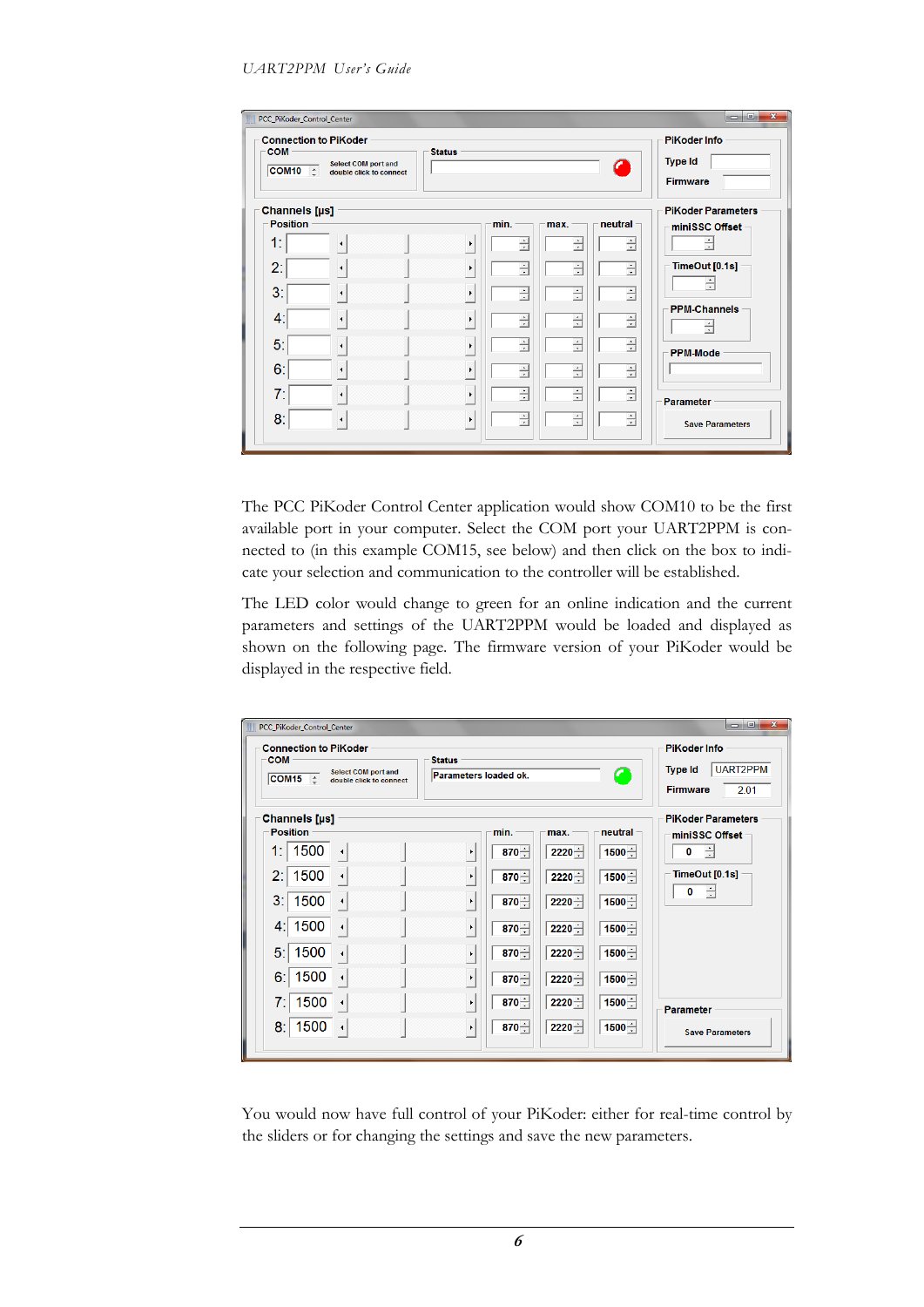### **Real-time Control**

The sliders are used for controlling the UART2PPM's outputs and the respective numerical fields monitor the status in real time displaying the current channel value in µs. A separate row of controls is displayed for each of the PiKoder's channels.

The key parameters for each channel such as min. and max. pulse width and neutral position can be set individually in the respective row. The PCC PiKoder Control Center will limit the slider value to the min. and max. value shown. This feature however is implemented in the Control Center. The PiKoder itself does not perform a parameter check and would therefore accept channel values outsite of the shown boundaries.

#### **miniSSC Offset**

This field is used in combination with the miniSSC protocol to determine the base offset for the actual controller. Please refer to "AN02 Daisy Chanining" for more information.

### **TimeOut [0.1s]**

This field can be used to activate to program a time out fail safe configuration. The time out value is shown in multiples of 0.1 s. The maximum input would be 999 resulting in a time out of 99.9 s.

As soon as you change the field value from zero the time out would be activated. From this point onwards the PiKoder/COM would be monitoring the UART input and expect to receive at least one character within each timeout interval. As soon as a meesage is received the time out interval is restartet. Please not that the PCC PiKoder Control Center does line monitoring in the background making sure that the time out does not occur while you are programming the PiKoder.

If the PiKoder input would actually be timed out then the PiKoder would copy the neutral values to the respective channel to create a predetermined output situation.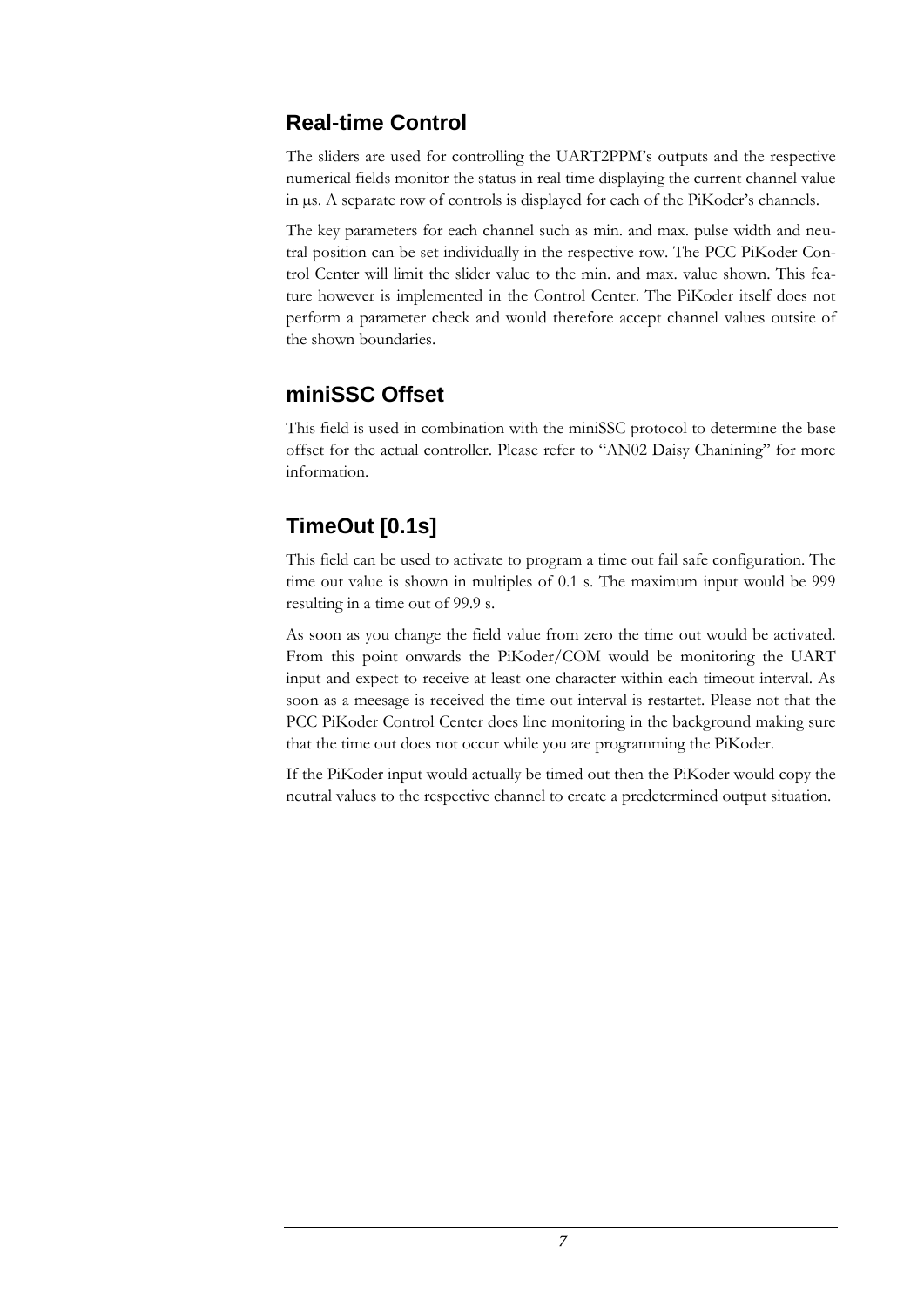- **Room for notes** -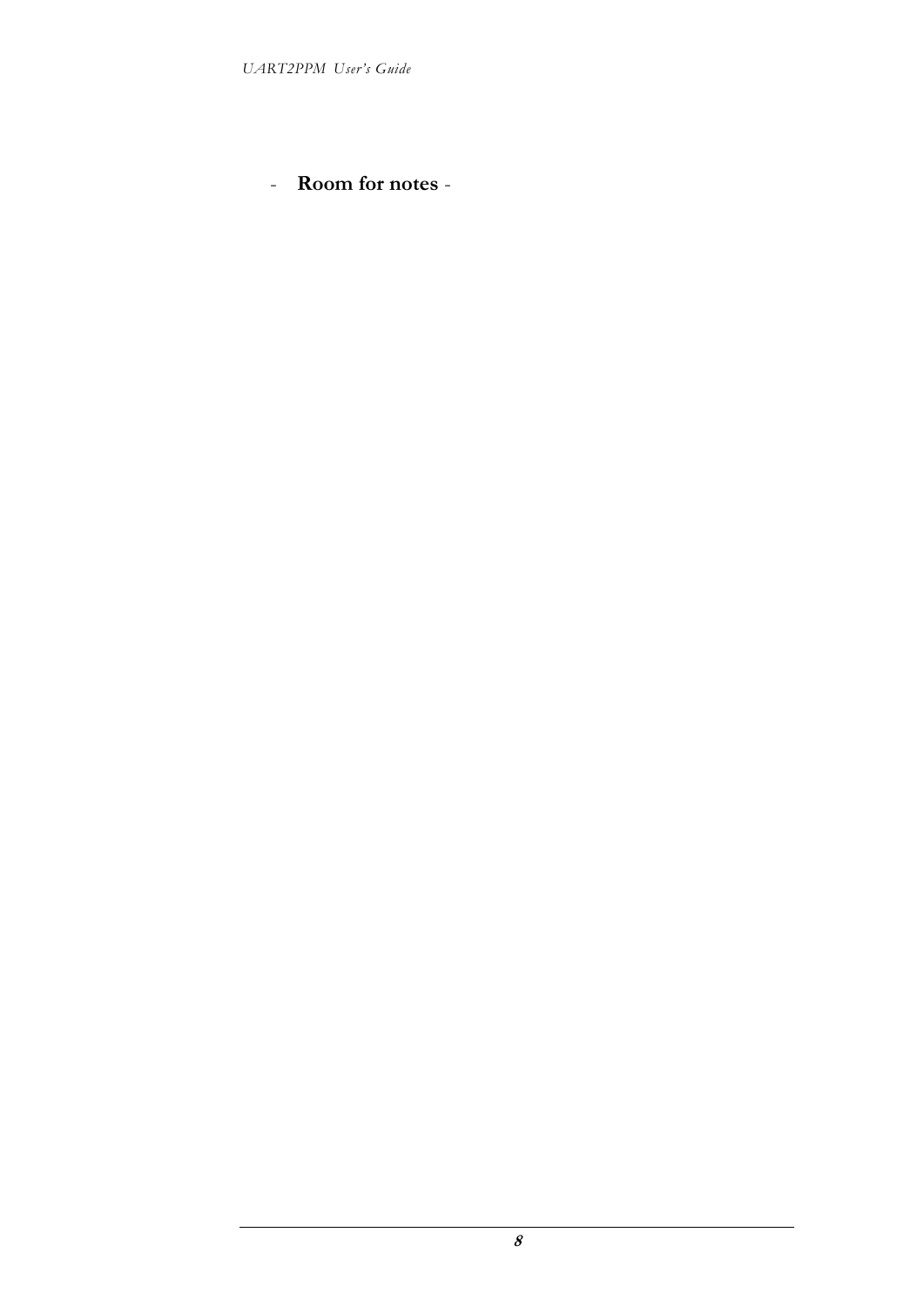### **3**

### *Serial Interface*

The PiKoder's serial interface is based on TX and RX lines, which allow the controller to sent and receive non-inverted, TTL  $(0 - 5V)$  serial bytes. The parameters for the serial transmission are 9600 Baud, 8 data bits, one stop bit, with no parity.

The bytes sent to the UART2PPM are commands which allow you to control the program and control the PiKoder. The UART2PPM supports two protocols:

- MiniSSC protocol representing a very common protocol for controlling Serial Servo Controllers
- a two-way ASCII-Protocol designed to support controlling the UART2PPM with standard terminal programs such as (but not limited to) TerraTerm, Putty, hyperterm

The PiKoder does automatically detect the terminal protocol; no user interaction would be required.

#### **Mini SSC Protocol**

This protocol allows you to control up to 255 different servos by chaining multiple servo controllers together. It only takes three serial bytes to set the target of one servo, so this protocol is good if need to send many commands rapidly. The Mini SSC protocol is to transmit 0xFF as the first (command) byte, followed by a servo number byte, and then the 8-bit servo target byte for the servo position.

A servo target byte of 127 (0x7F) will always indicate the neutral position maintained as a PiKoder parameter.

The actual position taken by sending a servo target byte to the controller is calculated depending on the actual parameters. If you wanted to move the servo from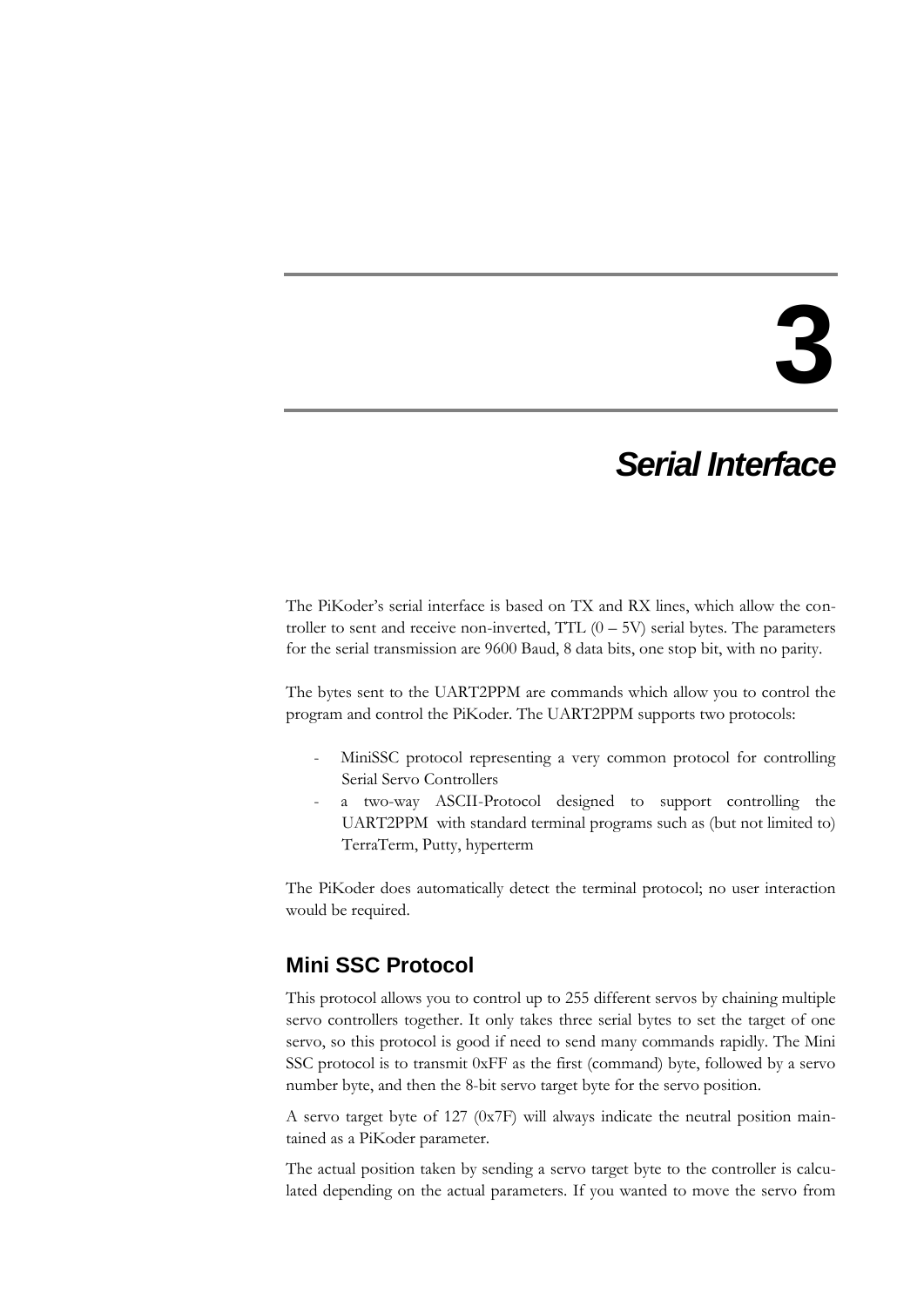neutral towards the upper limit then the increment in pulse length *du* is calculated based on:

*du* = (Upper Limit – Neutral) / 127 Steps

This meas for example, that with an upper limit of 2008  $\mu$ s and a neutal position of 1500 µs an increment of one in the servo target byte would result in:

*du* = (2008 – 1500) µs / 127 Steps = 4 µs/Step

Therefore, a servo target byte of 0x80, which is an increment of one to the neutral position would result in a pulse length of 1500  $\mu$ s + 4  $\mu$ s = 1504  $\mu$ s.

The same procedure is applied when you wanted to move the servo from neutral towards the lower limit; then the decrement in pulse length *dl* is calculated based on:

*dl* = (Neutral - Lower Limit) / 127 Steps

Please note the following with respect to *du* and *dl*:

- *du* and *dl* are calculated per channel and may differ per channel allowing for asymmetric ranges and a neutral positon outside of the mechanical central position of the servo
- *du* and *dl* are calculated during controller startup. With firmware release 2.4 these parameters are updated when you change the values of neutral, upper or lower limit without resetting the controller.
- *du* and *dl* are calculated based on 8 bit arithmetic. Depending on the numbers a slight overrun over the upper limit resp. a slight underrun of the lower limit may occur.

For testing the miniSSC protocol you may want to use a byte oriented tool such as the "[Pololu Serial Transmitter](http://www.pololu.com/docs/0J23)" utility for Windows (see <http://www.pololu.com/docs/0J23> for more details).

After installing and starting the software you would have to connect to the UART2PPM by selecting the COM port and pushing the connect button. The miniSSC-protocol is a three byte command and should be entered in the respective column as shown below.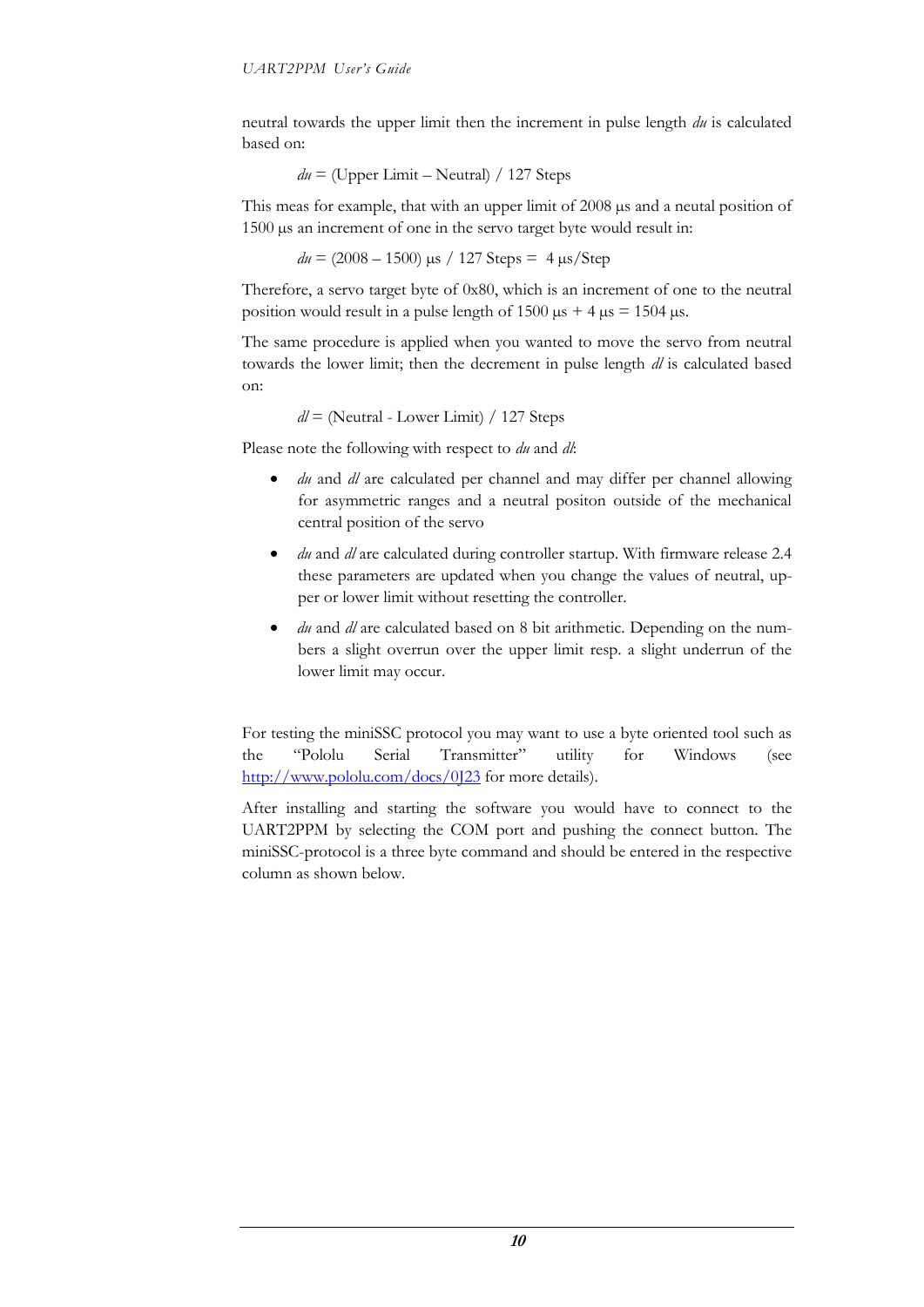| ↑ Pololu Serial Transmitter v1.3 - Connected                        |                     |
|---------------------------------------------------------------------|---------------------|
| <b>Baud Rate</b><br>9600<br>COM Port<br>COM4<br>bps<br>$\checkmark$ | append CRC7 byte    |
| Disconnect<br>Connect                                               |                     |
| use "0x" prefix for hex [e.g. you can write 128 or 0x80]            |                     |
| single byte:                                                        | Send single byte    |
| 2-byte command:                                                     | Send 2-byte command |
| 0xFF<br>254<br>3-byte command:<br>08                                | Send 3-byte command |
| 4-byte command:                                                     | Send 4-byte command |
| 5-byte command:                                                     | Send 5-byte command |
| 6-byte command:                                                     | Send 6-byte command |
| Sent/Received data (hex):                                           |                     |
|                                                                     |                     |
|                                                                     |                     |

Once you hit the "Send 3-byte command"-button the bytes are sent to the PiKoder (see below); as per protocol definition there is no response by the UART2PPM.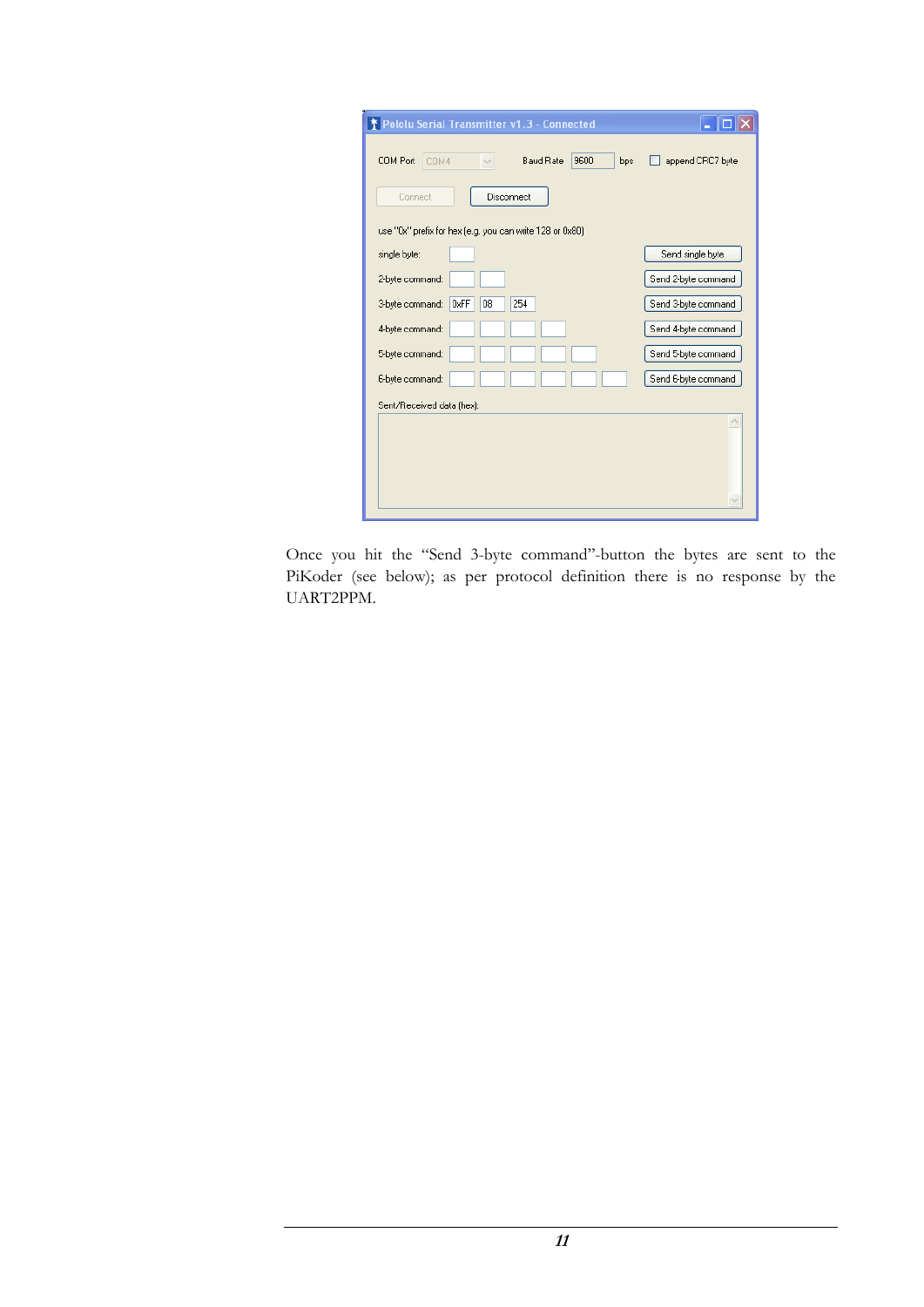| <b>Pololu Serial Transmitter v1.3 - Connected</b>                     |                     |
|-----------------------------------------------------------------------|---------------------|
| 9600<br>COM Port<br><b>Baud Rate</b><br>COM4<br>bps.<br>$\mathcal{A}$ | append CRC7 byte    |
| Connect<br>Disconnect                                                 |                     |
| use "0x" prefix for hex (e.g. you can write 128 or 0x80)              |                     |
| single byte:                                                          | Send single byte    |
| 2-byte command:                                                       | Send 2-byte command |
| 0xFF<br>254<br>3-byte command:<br>8                                   | Send 3-byte command |
| 4-byte command:                                                       | Send 4-byte command |
| 5-byte command:                                                       | Send 5-byte command |
| 6-byte command:                                                       | Send 6-byte command |
| Sent/Received data (hex):                                             |                     |
| 06:49:34 sent FF 08 FE                                                |                     |

#### **ASCII Command Interface**

The ASCII Command Interface (ACI) is probably the most versatile way to program the PiKoder without any specific host software such as the "PCC PiKoder Control Center". All commands are simple ASCII and are sent using a Windows based terminal program such as Hyperterm or Tera Term. The commands can be typed in right away and the response of the controller is readable without referring to any specific code tables. Please note that neither 'CR' nor 'LF' is needed to send the command to the controller.

There are two basic types of commands: commands for quering parameters and for setting parameters.

If a parameter is read the PiKoder will provide for proper formatting by sending a "CRLF" prior to sending the parameter value and support readability by sending another "CRLF" after the parameter value.

If a parameter is set the PiKoder will acknowledge the proper execution by sending an "!" framed by "CRLF".

If a command could not be interpreted at all then a question mark '?' framed by 'CR' 'LF' would be echoed. Please note that protocol syntax checking is very limited at this point in time.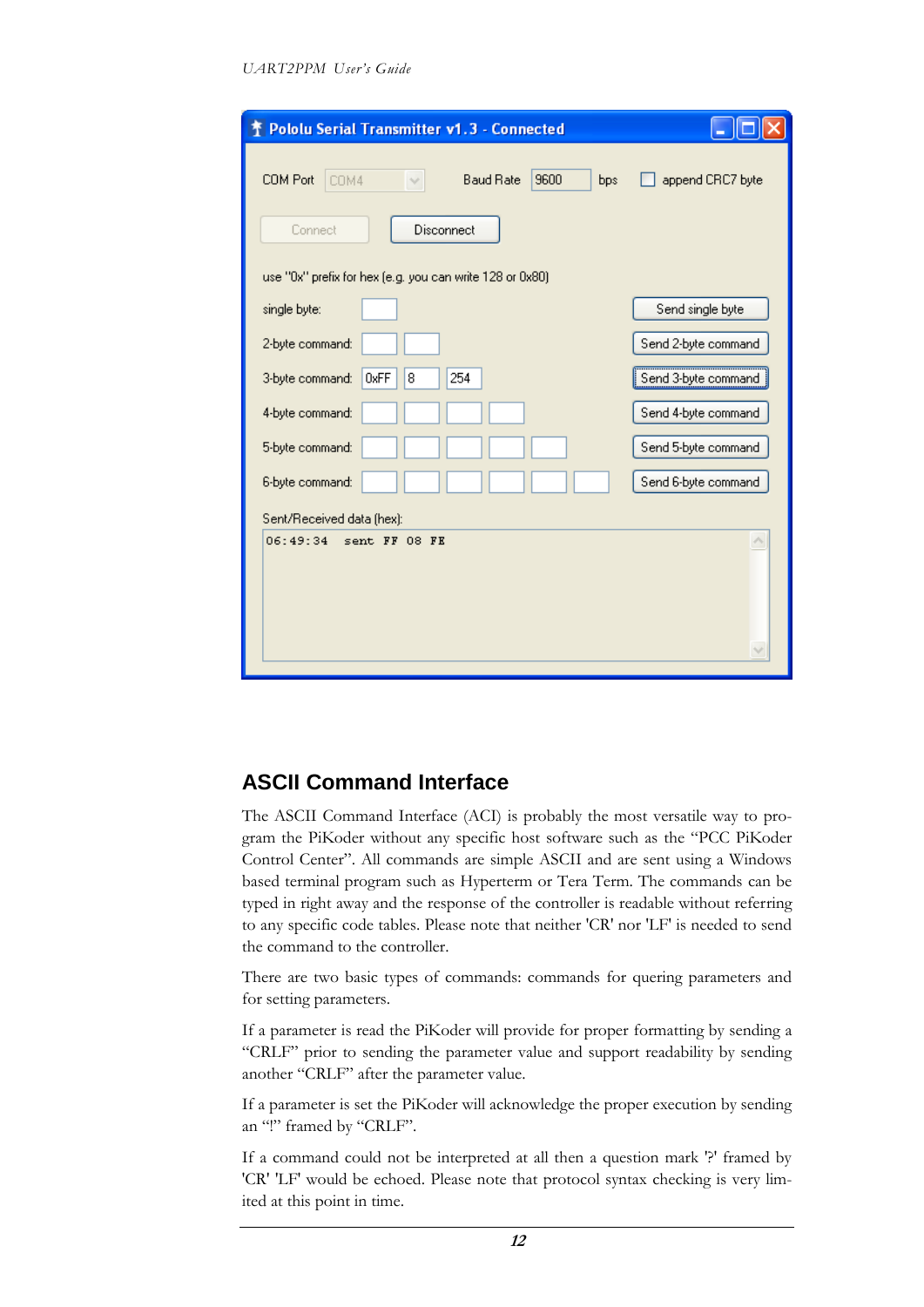The following ACI commands are available:

- '?': query the PiKoder type information; the PiKoder/COM will respond with "T=UART2PPM".
- '0': query the firmware version; PiKoder will respond in a format 'n.nn' framed by 'CR' 'LF'
- 'i?': query the current pulse width for channel i  $(i = 1..8)$ ; PiKoder will respond 'CR' 'LF' 'xxxx' 'CR' 'LF' with xxxx representing the pulse width in µs
- 'i=xxxx': set the pulse width for channel i to xxxx us (xxxx in decimal format,  $i = 1.8$ ; PiKoder will acknowledge execution of the program by sending an 'CR' 'LF' '!' 'CR' 'LF'
- 'S','s': will save the current parameters to the controller's EEPROM making the current servo positions the start up positions after powering up; returns a '!' upon successful completion framed by 'CR' 'LF'
- 'Ui?': query the upper limit for pulse width for channel i; PiKoder will respond 'xxxx' with xxxx representing the pulse width in  $\mu$ s (xxxx in decimal format,  $i = 1..8$ ) - the command is not case sensitive; the output is formatted with 'CR' 'LF'
- 'Ui=xxxx': set the upper limit for pulse width for channel i to xxxx µs (xxxx in decimal format,  $i = 1..8$ ); PiKoder will acknowledge execution with a '!' framed by 'CR' 'LF'.
- 'Li?': query the lower limit for pulse width for channel i; PiKoder will respond 'xxxx' with xxxx representing the pulse width in  $\mu$ s (xxxx in decimal format,  $i = 1..8$ ) - the command is not case sensitive; the output is formatted with 'CR' 'LF'
- 'Li=xxxx': set the lower limit for pulse width for channel i to xxxx µs (xxxx in decimal format,  $i = 1..8$ ); PiKoder will acknowledge execution with a "! framed by 'CR' 'LF'.
- 'Ni?': query the pulse width for the neutral position for channel i; PiKoder will respond 'xxxx' with xxxx representing the pulse width in  $\mu s$  (xxxx in decimal format,  $i = 1..8$ ) - the command is not case sensitive
- 'Ni=xxxx': set the pulse width for the neutral position for channel i to xxxx  $\mu$ s (xxxx in decimal format, i = 1..8); - the command is not case sensitive and the PiKoder will acknowledge execution with a '!' framed by 'CR' 'LF'.
- 'M?' or 'm?': query the current channel offset for the miniSSC-protocol.
- 'M=iii' or 'm=iii': set the channel offset for the miniSSC-protocol.
- $'T=iii$ ,' $t=iii$ : enables the fail safe timer. 'iii' is given in multiples of 0.1 s. Please note that input is always given in three decimal digits ranging from '001' (=  $0.1$  s) to '999' (= 99.9 s). In the factory default configuration the fail safe timer is not active. You would activate the monitoring by sending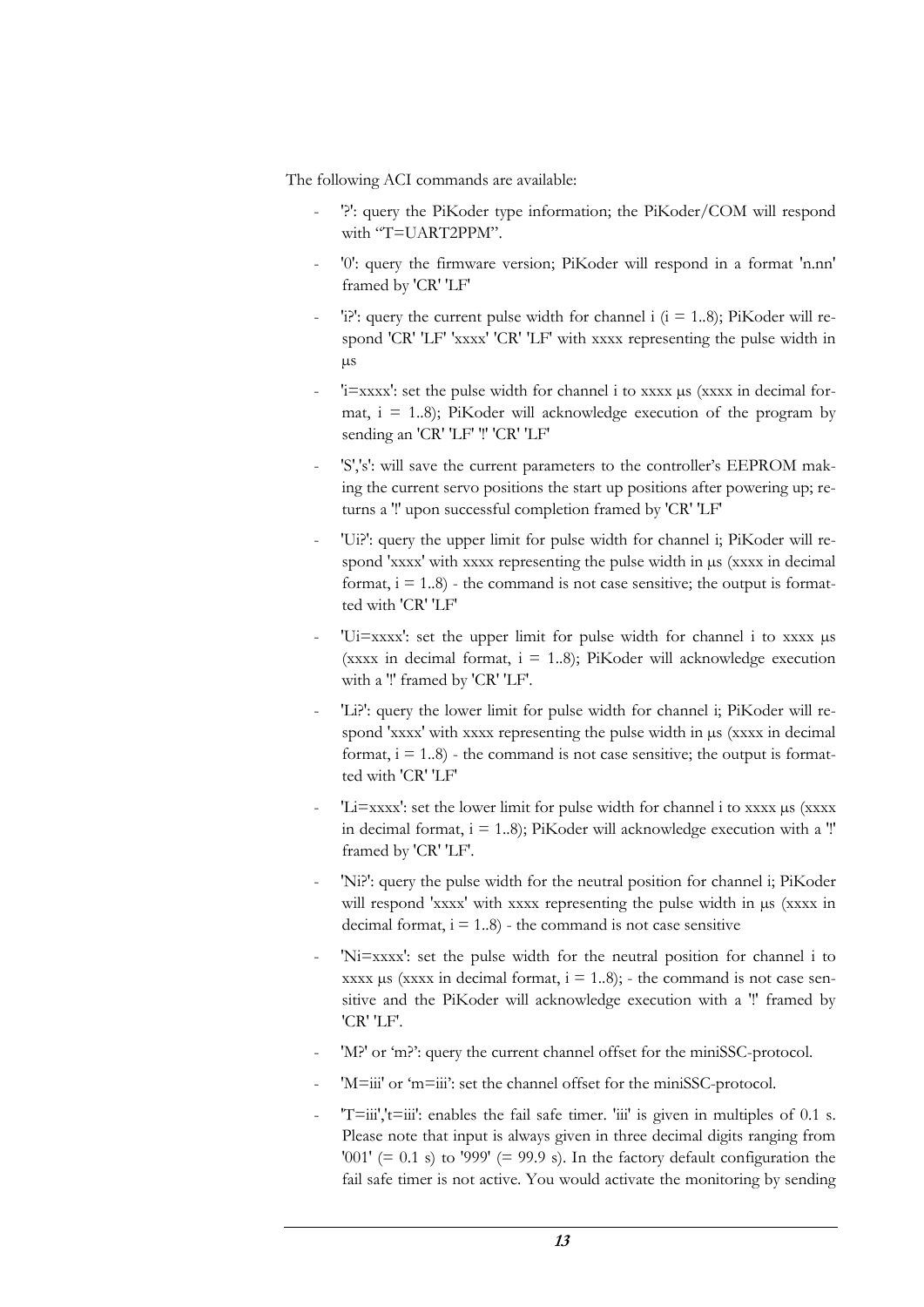a time out value > 0, a value of 0 would disable the timer function. Command execution is acknowledged by the PiKoder with a '!'.

- 'T?','t?': query the current time out value in multiples of 0.1 s. A response of '000' indicates that the fail safe function is not activated.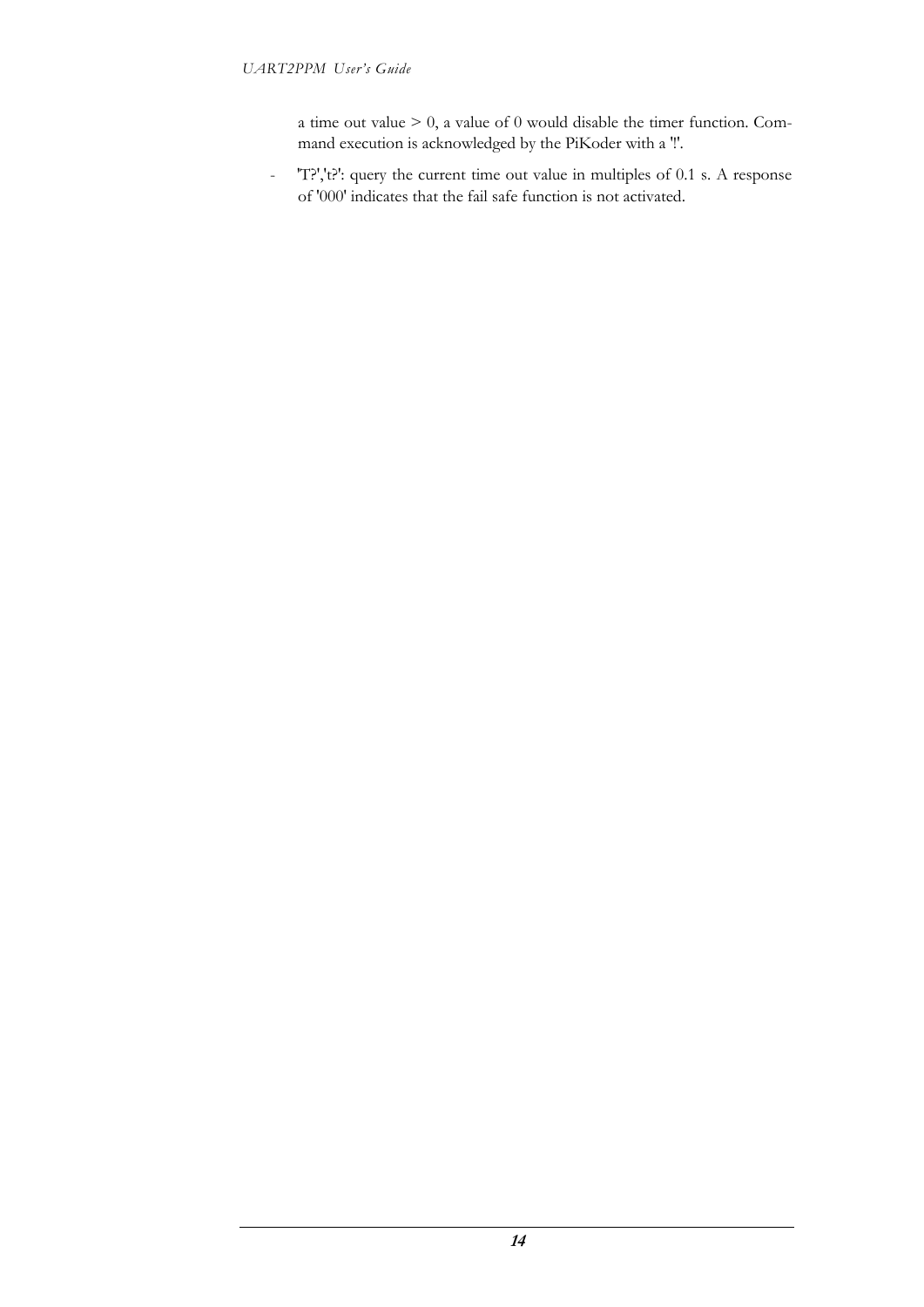- **Room for notes** -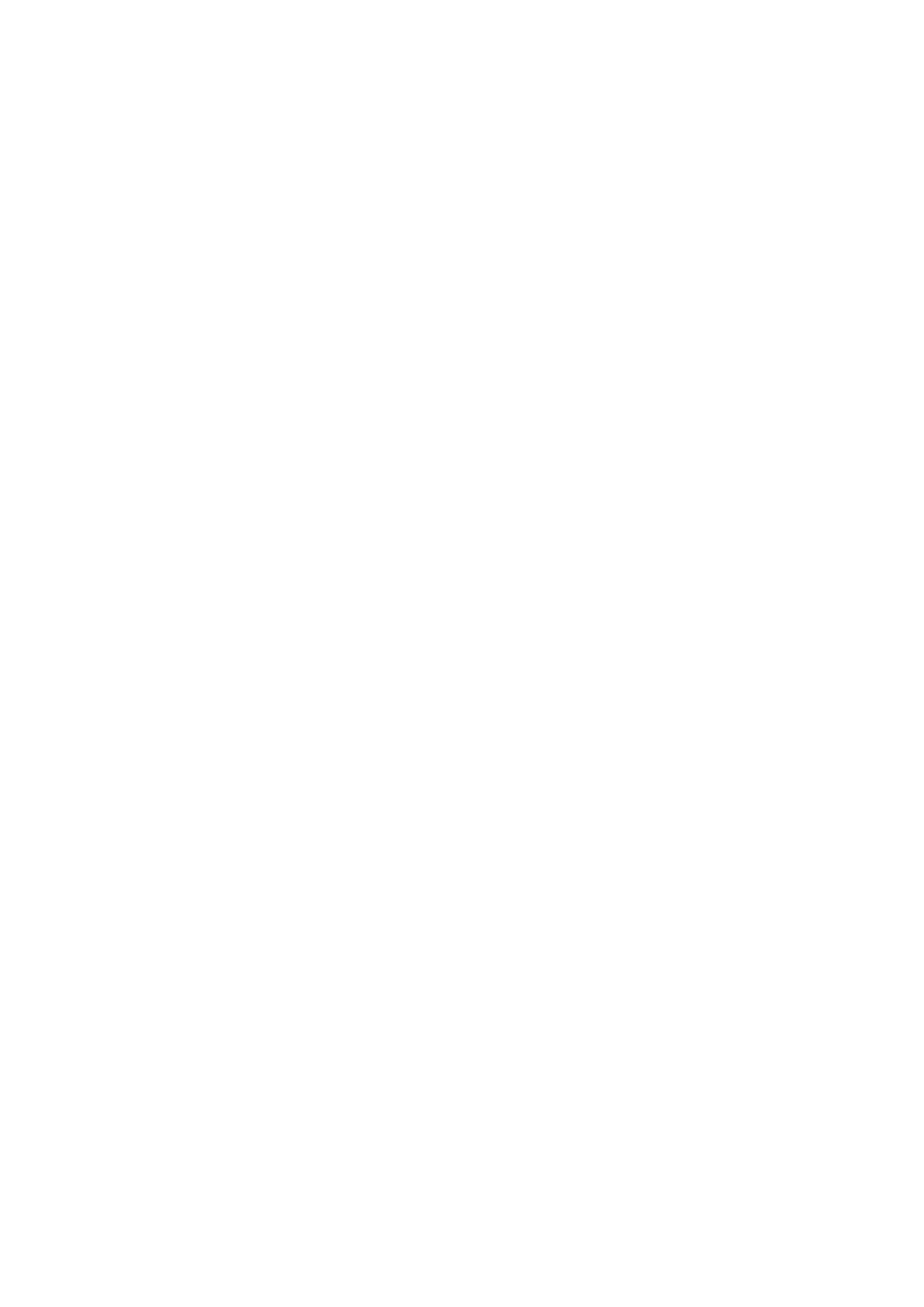# **A**

### *Pin Description and Packaging*

The PiKoder/COM comes in an 18 pin DIP package (see below). The device operates from 3.3 – 5 Volts. Please refer to the PIC 16F628A data sheet from Micro-chip [\(www.microchip.com\)](http://www.microchip.com/) for complete electrical and physical specifications.

A complete description of the pins is given on the following page. If a different package would be required for your application then please contact [sales@pikoder.com](mailto:sales@pikoder.com) for more information.

For evaluating the UART2PPM a pcb and a complete kit is available at [www.pikoder.com.](http://www.pikoder.com/) This kit can make your development process more efficient and provides for modularity in your design.

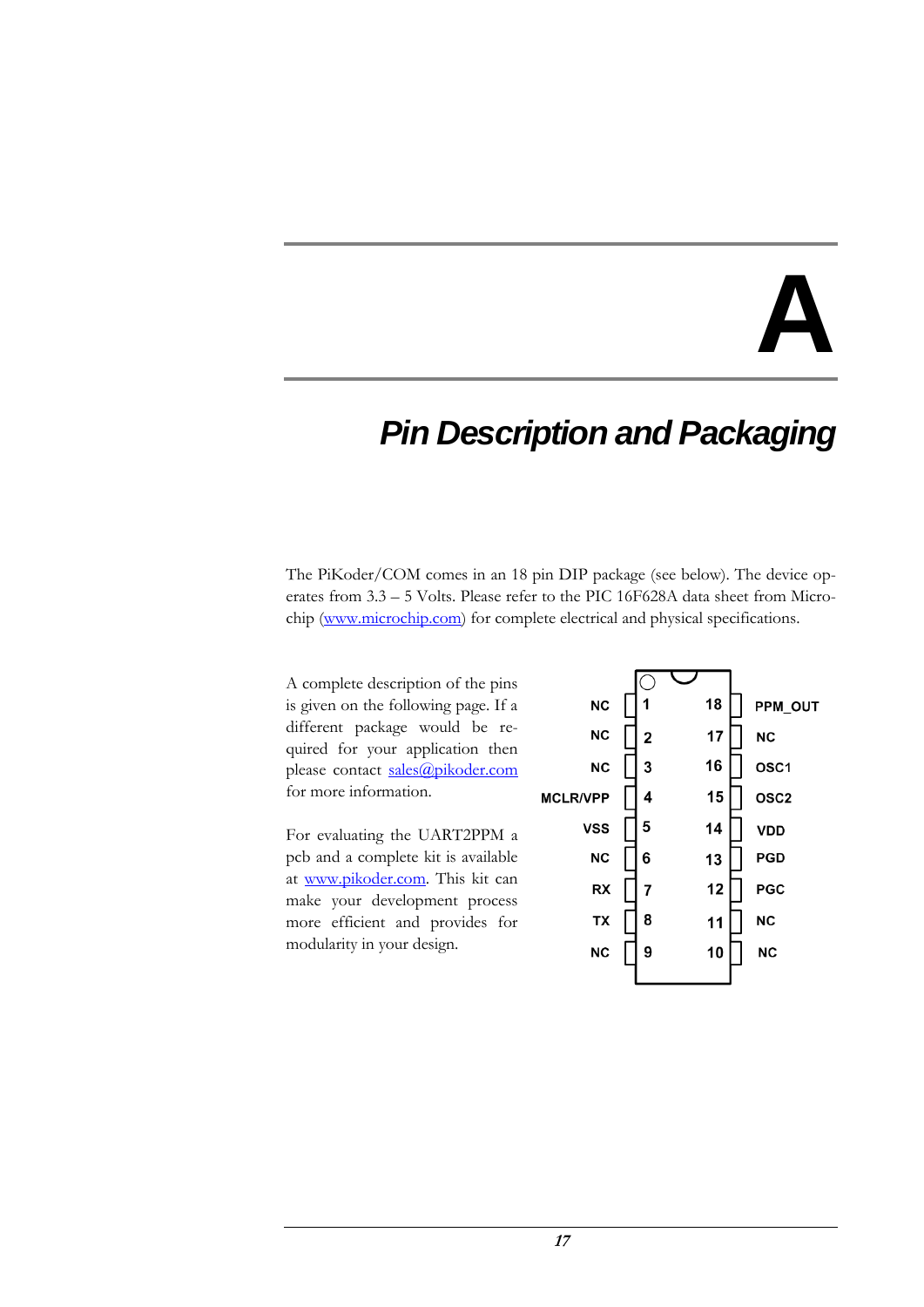### **Description of pins**

| Pin            | Symbol           | Description                                                                           |
|----------------|------------------|---------------------------------------------------------------------------------------|
| $\mathbf{1}$   | NC               | Not connected (reserved for later use)                                                |
| $\overline{2}$ | NC               | Not connected (reserved for later use)                                                |
| 3              | N <sub>C</sub>   | Not connected (reserved for later use)                                                |
| $\overline{4}$ | MCLR/VPP         | Reset pin, active low. Connects directly to Vss for au-<br>tomatic reset at power up. |
| 5              | <b>VSS</b>       | Supply voltage. Connect to $3,3-5$ V DC                                               |
| 6              | N <sub>C</sub>   | Not connected (reserved for later use)                                                |
| 7              | RX               | Serial receive input                                                                  |
| 8              | <b>TX</b>        | Serial transmit output                                                                |
| 9              | N <sub>C</sub>   | Not connected (reserved for later use)                                                |
| 10             | N <sub>C</sub>   | Not connected (reserved for later use)                                                |
| 11             | N <sub>C</sub>   | Not connected (reserved for later use)                                                |
| 12             | PGC              | Clock pin for In-Circuit-Serial-Programming                                           |
| 13             | PGD              | Data pin for In-Circuit-Serial-Programming                                            |
| 14             | <b>VDD</b>       | Ground connection                                                                     |
| 15             | OSC <sub>2</sub> | Crystal 4 MHz. Please refer to Microchip documenta-<br>tion for details               |
| 16             | OSC1             | Crystal 4 MHz. Please refer to Microchip documenta-<br>tion for details               |
| 17             | N <sub>C</sub>   | Not connected (reserved for later use)                                                |
| 18             | PPM_OUT          | Output pin with PPM signal                                                            |